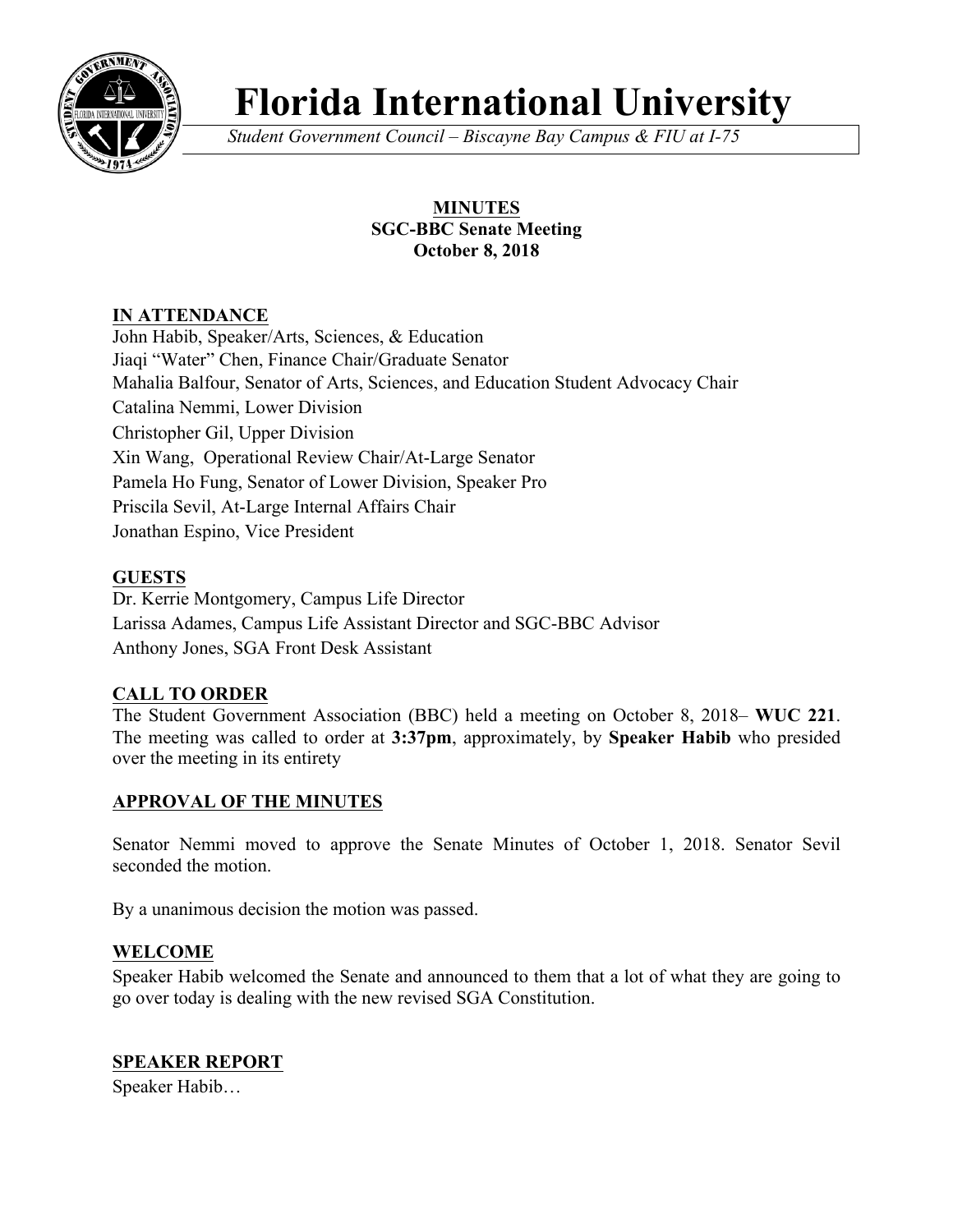- Stated that all reports will be optional today in order to make enough time to go over the revised SGA Constitution together as a senate.
- Asked the Senate if any one had a brief report that they would like to share.

## **FINANCE CHAIR REPORT**

Senator Chen…

● Informed the senate Senator Nemmi is the new Vice Chair of the Finance Committee.

#### **INTERNAL AFFAIRS CHAIR REPORT**

Senator Sevil…

- Informed the senate that only one person missed to meet their required office hours this week.
- Announced that she will be sending out an email later this week to all council members regarding the rules of when to clock out of the office if you have to step out of the office.

#### **ADVISOR REPORT**

Ms.Adames…

- Announced that she will be sending out an email for all those who would like to register to be a part of the upcoming parade.
- Informed the senate that there is a new process for stipends. Stating that stipends will be received earlier in the semester than before. Also, stating that an email will soon be sent to those who have to fill out a sign on packet in order to receive their stipends and that if you do not receive an email, to not be concerned because those who don't receive the email are already good to go.

#### **OLD BUSINESS**

#### **A. Approval of the Minutes**

The Senate reviewed the minutes of October 1, 2018. The motions regarding the approval of the minutes are found under "APPROVAL OF MINUTES"

#### **B. U-Wide Bill 1802**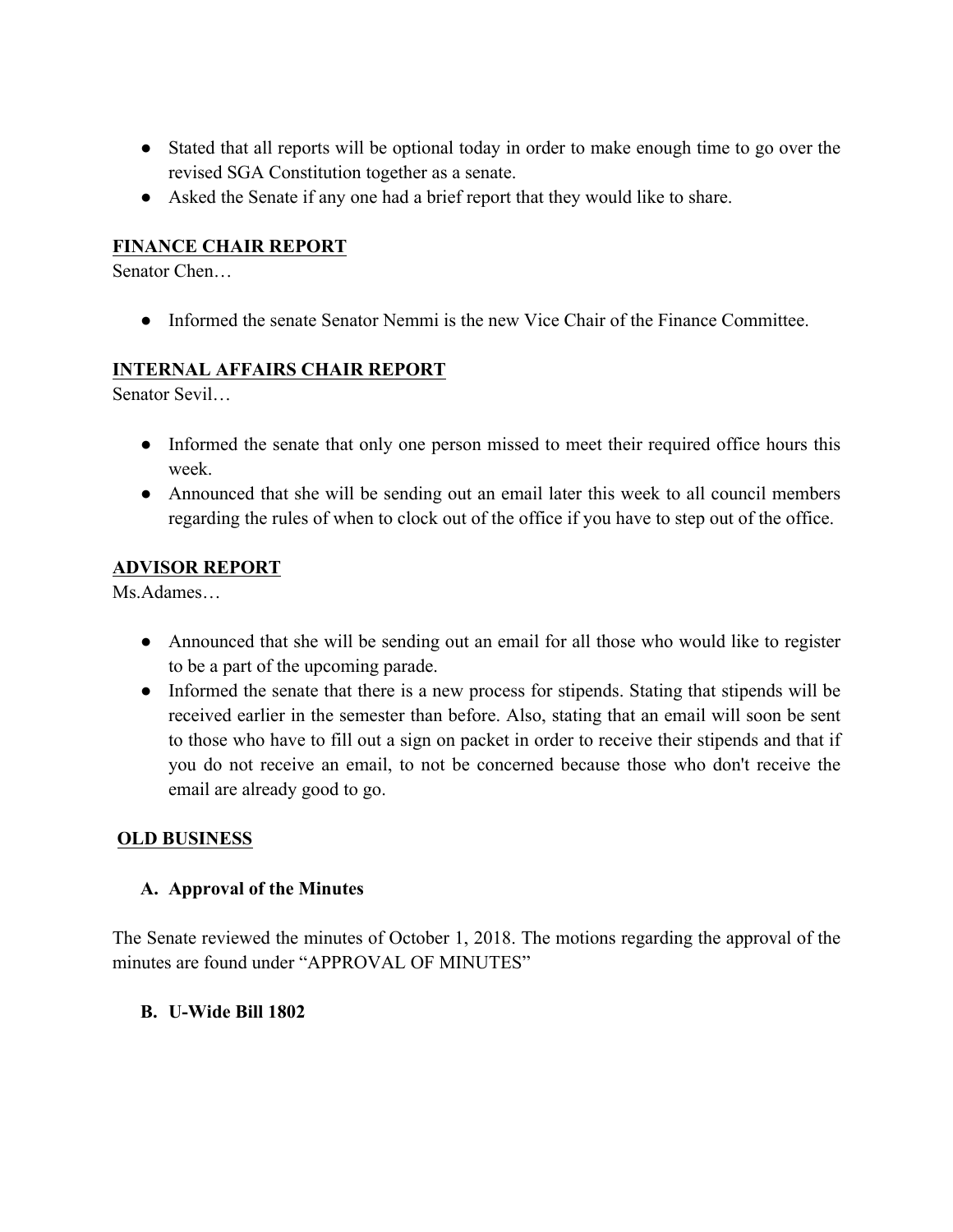Speaker Habib informed the senate that MMC's RLJ Chair has still not yet gotten back to him regarding the amendments to the bill so he highly recommended that the senate postpone this bill indefinitely.

Senator Sevil moved to postpone U-Wide Bill 1802 indefinitely. Senator Nemmi seconded the motion.

The motion passed unanimously.

## **C. Senate Bill 2018.0005 2nd Reading**

Speaker Habib reviewed Senate Bill 2018.0005 with the senate.

Senator Balfour moved to approve Senate Bill 2018.0005. Senator Sevil seconded the motion.

The motion passed unanimously.

## **NEW BUSINESS**

## **A. Revised SGA Constitution**

#### **I. Discussion**

The Senate reviewed and discussed the revised SGA constitution.

Speaker Habib, "I hope that you all have had the chance to thoroughly read through the revised SGA Constitution."

The Senate all responded, "Yes."

Speaker Habib asked the entire senate if anyone had any questions.

Senator Wang had a question regarding the structure of the House of Representatives within the new Constitution.

Speaker Habib answered the question accordingly and went on to explain what the Legislative Branch looks like within the Constitution.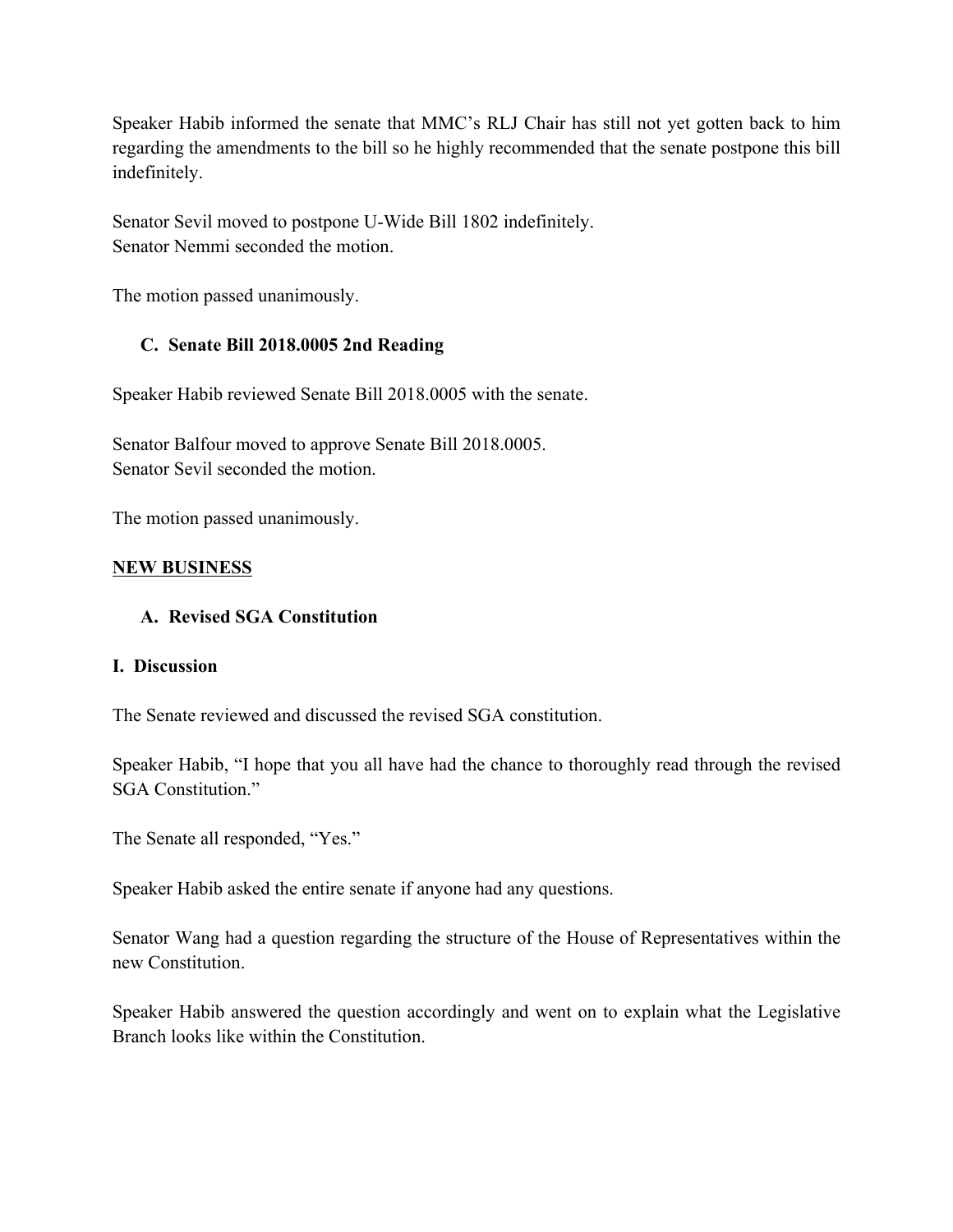Speaker Habib, "The Senate is going to be composed of 13-14 Senators and each Senator will represent a specific college, but the schools will also have senate seats as well as housing seats so out of the 14 senators, there will be some from Housing, Hospitality,  $\&$  Communication + Journalism which are guaranteed to be Senate seats from BBC.

Dr. Montgomery, "This was implemented in order to help provide greater representation to the smaller campuses and schools."

Dr. Montgomery, "Also, for CASE specific, there is a CASE seat that represents Chemistry and Bioengineering."

Senator Balfour, "Why can't there just be one senator for both schools, Why does it need to be split?"

Ms.Adames, "The purpose of that is to make sure that all students from all programs have representation."

Dr. Montgomery, "Yes, it was done so that constituents who are already large groups have as voice and smaller groups of students will have a voice too."

Senator Nemmi, "In terms of when it comes to having a meeting like the meeting that we are having now, will it be a meeting with the House and the Senate combined?"

Speaker Habib, "No, they will both have their separate meetings and will only meet together during a cabinet meeting.

Senator Chen, "Why do the House and the Senate have similar duties?"

Speaker Habib, "Senators view over CASE as a whole and reps are narrowed down to their specific area. When something is important on the scale that it will affect the entire university such as voting on a new constitution, the Congress will vote on it as a whole. However, all of the bills and resolutions, they will do on their own within their respective meetings."

Dr. Montgomery, "All students will still be able to run for other seats within the Senate and the House, you don't have to be limited to only the campus specific seats.

Speaker Habib, "That's right, each seat is considered a "U-Wide" seat so you will be running against everyone university wide."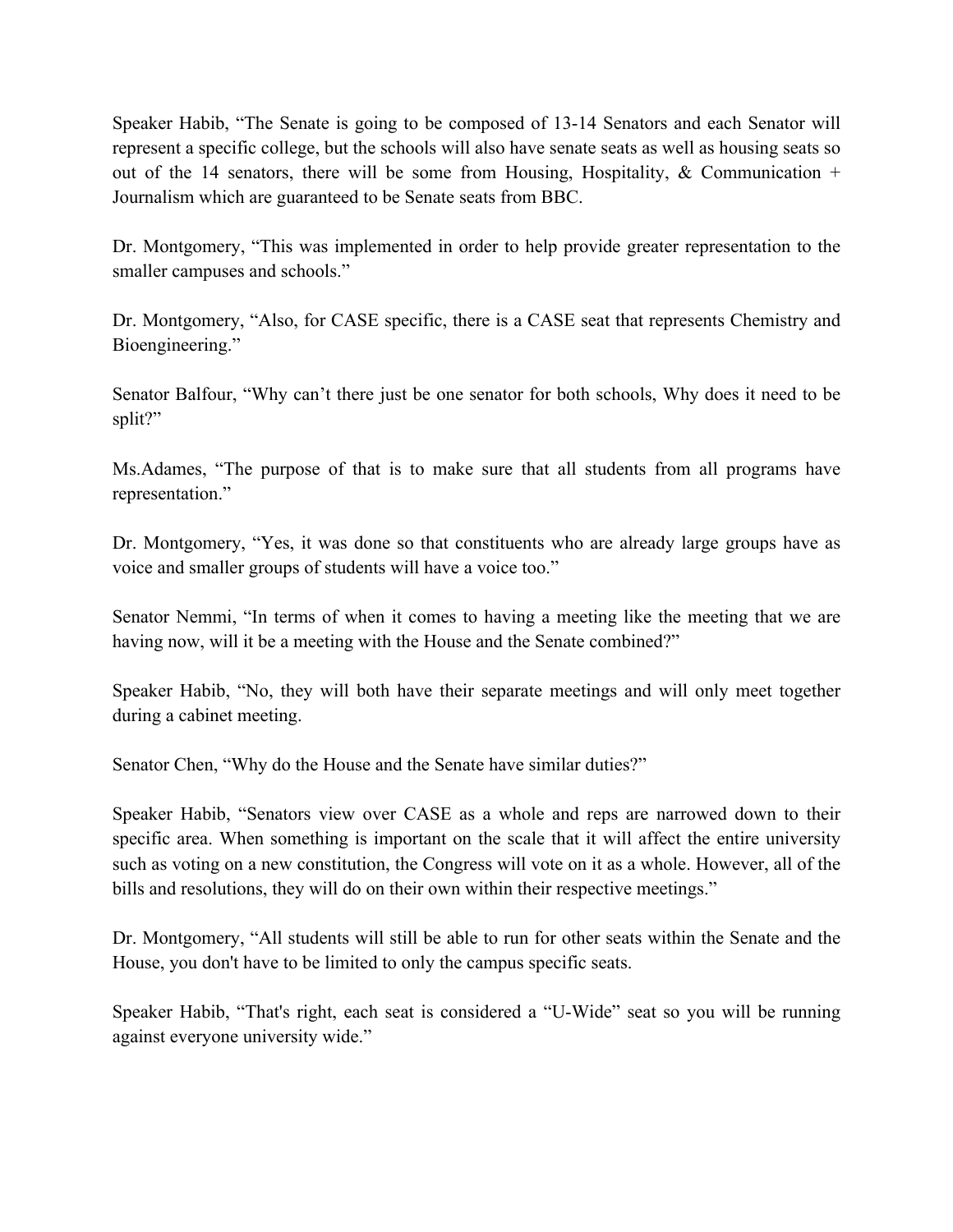Speaker Habib, "Honestly in my opinion, it's more than likely that everyone within SGA will most likely be from MMC except for the campus specific seats and that's why I'm not too happy about this revision, because it ultimately underrepresents us."

Speaker Habib questioned the Senate, "After thoroughly reading this Constitution, do you all feel that it's highly likely that BBC could potiently be underrepresented?"

Senator Chen, "Yes." Senator Wang, "Yes." Senator Ho Fung, "Yes." Senator Sevil, "Yes." Senator Balfour, "Yes."

Senator Balfour, "I feel that this new constitution will not properly represent BBC students because it is very likely that there will not be enough senators from the BBC campus.

Senator Nemmi, "I feel that there are two different cultures when it comes to MMC and BBC. At BBC it's more of a closer environment, everyone knows each other as opposed to MMC's large environmrent and I honestly don't think that by merging both SGA Councils and calling it one SGA is going to bridge the gap between both campuses."

Senator Balfour, "I feel it's going to be as if we are all going to be under one SGA but unequal."

Speaker Habib, "I just want to put this out here, there were administrators who thought that we've always had 2 constitutions between the 2 councils. They didn't think that both SGA's were equal and I just want to make it clear that Both SGA's were always equal in power."

Dr.Montgomery, "The whole point of this going to a student vote is that if you all are unhappy, really go out there and voice your opinion and cast your vote based on how you feel."

Speaker Habib explained the entire voting process and how the revised Constitution will make its way for the FIU students to vote.

Vice President Espino, "To be transparent with all of you guys, myself, Habib, & President Noel all voted no in regards to the revised Constitution."

Speaker Habib, "BBC had one student and one advisor who were able to vote on the revised Constitution<sup>"</sup>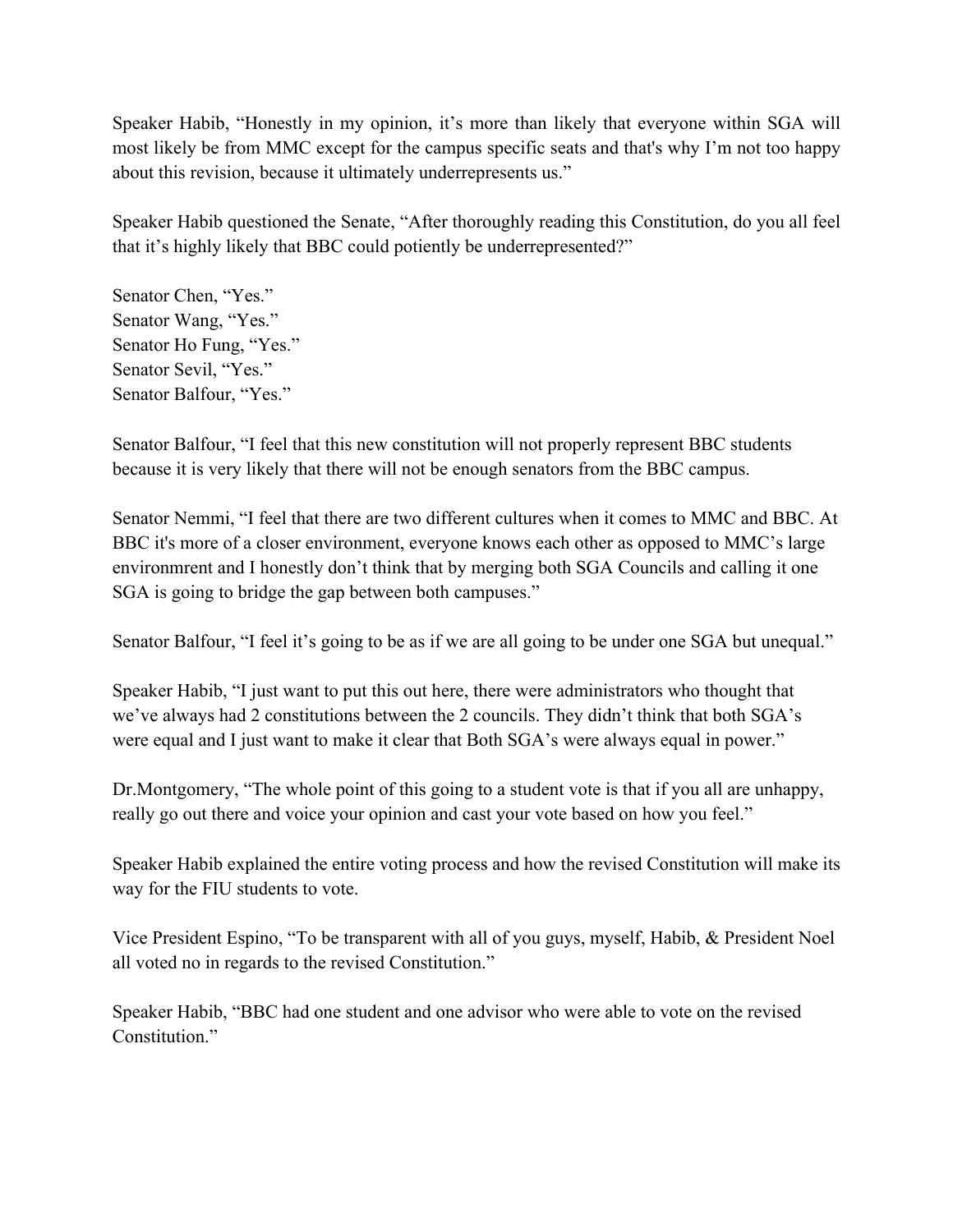Ms.Adames, "When the SGA Constitution Revision Committee was put together, Jefferson and Sirven were able to choose any student to be a part of the committee and they choose students who were already a part of the SGA council."

Senator Nemmi, "What is a positive thing from this new revised Constitution?"

Speaker Habib, "I really like how the Judiciary Branch is set up."

Speaker Habib questioned the Senate, "Do you guys personally think that this constitutional revision is being student led?"

Senator Balfour, "No I don't think so, not the majority of it."

Speaker Habib, "Originally this was student led, last fall our previous SGA President, Leo, was working with the President over at MMC to work on a constitution that would merge both SGA's."

Speaker Habib, "During the last committee meeting, Jefferson asked the question, "Do you guys think that this process has been student led?" Both the advisor over at MMC and Dr.DeSantis stated that they believed that this whole process has been student led. After that I had a clear conversation with Dr.DeSantis and at the end of the conversation he told me, "You know what John, this was Admin Led.""

Senator Nemmi, "The majority of MMC wants the merger to happen."

Dr. Montgomery, "How exactly do you know that?"

Speaker Habib, "From what I hear, MMC has always been wanting a merge."

Vice President Espino, "Take words like that with a grain of salt."

Senator Balfour, "Since originally the merge was student led and Leo decided to backout of it, what is the reason for administration wanting this merge to happen?"

Speaker Habib, "Jeff and I were not ok with the merge since the very beginning so I wrote a letter to Dr.Bejar."

Senator Balfour, "Has she ever heard from the actual students?"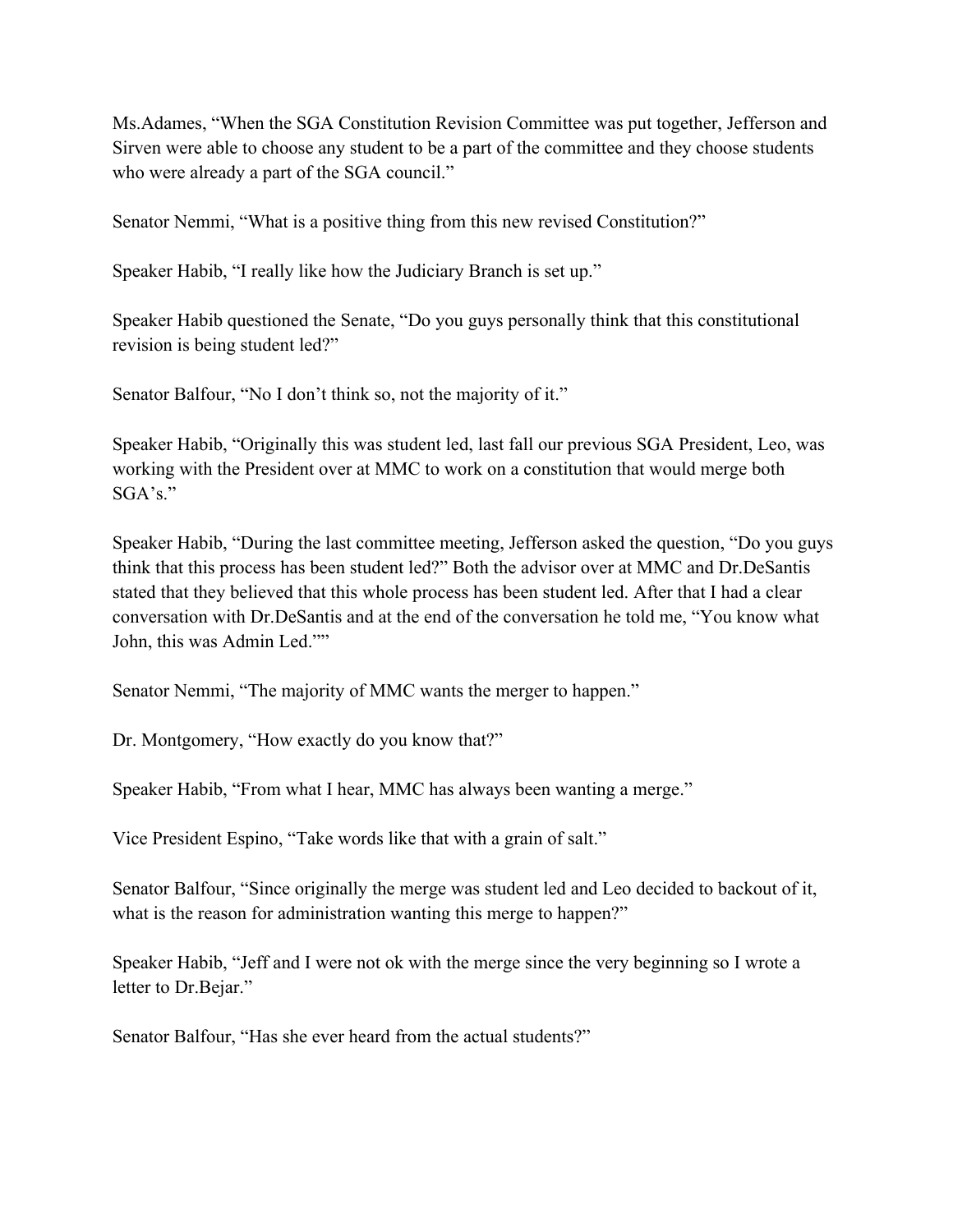Speaker Habib, "I'm not sure, she has not attended any of the Town Hall's that we had here at BBC and MMc did not have any Town Hall's."

Senator Balfour, "If this is all to represent the students then we should of definitely had Town Hall's at MMc and why haven't we had a meeting with both of the SGA senate councils?

Ms.Adames, "Dr. Bejar will not break a tie vote. The students will always have the final vote on the constitution. You guys want for the students to vote on this and it is ultimately up to the FIU students to vote on this. Every student should vote, you can decide to give them reasons to say yay, nay, or abstain but at the end of the day it is best for the students to vote, don't take that away from them."

Speaker Habib, "The voting on the Constitution is not based on a majority vote, if 41% of the students who vote say no to the constitution then it will not happen and i've been told on the record that administration will not interfere with the students vote."

Senator Sevil moved to end the discussion. Senator Balfour seconded the motion.

The motion passed unanimously.

#### **II. Vote**

Dr. Montgomery read off to the senate the remaining minor changes that needed to be made to the revised Constitution.

Senator Sevil moved to approve the Revised Constitution pending edits. Senator Ho Fung seconded the motion.

#### **Roll Call Vote:**

John Habib–Nay Mahalia Balfour-Nay Jiaqi "Water" Chen–Nay Xin Wang–Nay Christopher Gil–Nay Pamela Ho Fung-Nay Catalina Nemmi-Nay Priscila Sevil–Nay

## **By Unanimous Decision, The Motion Failed.**